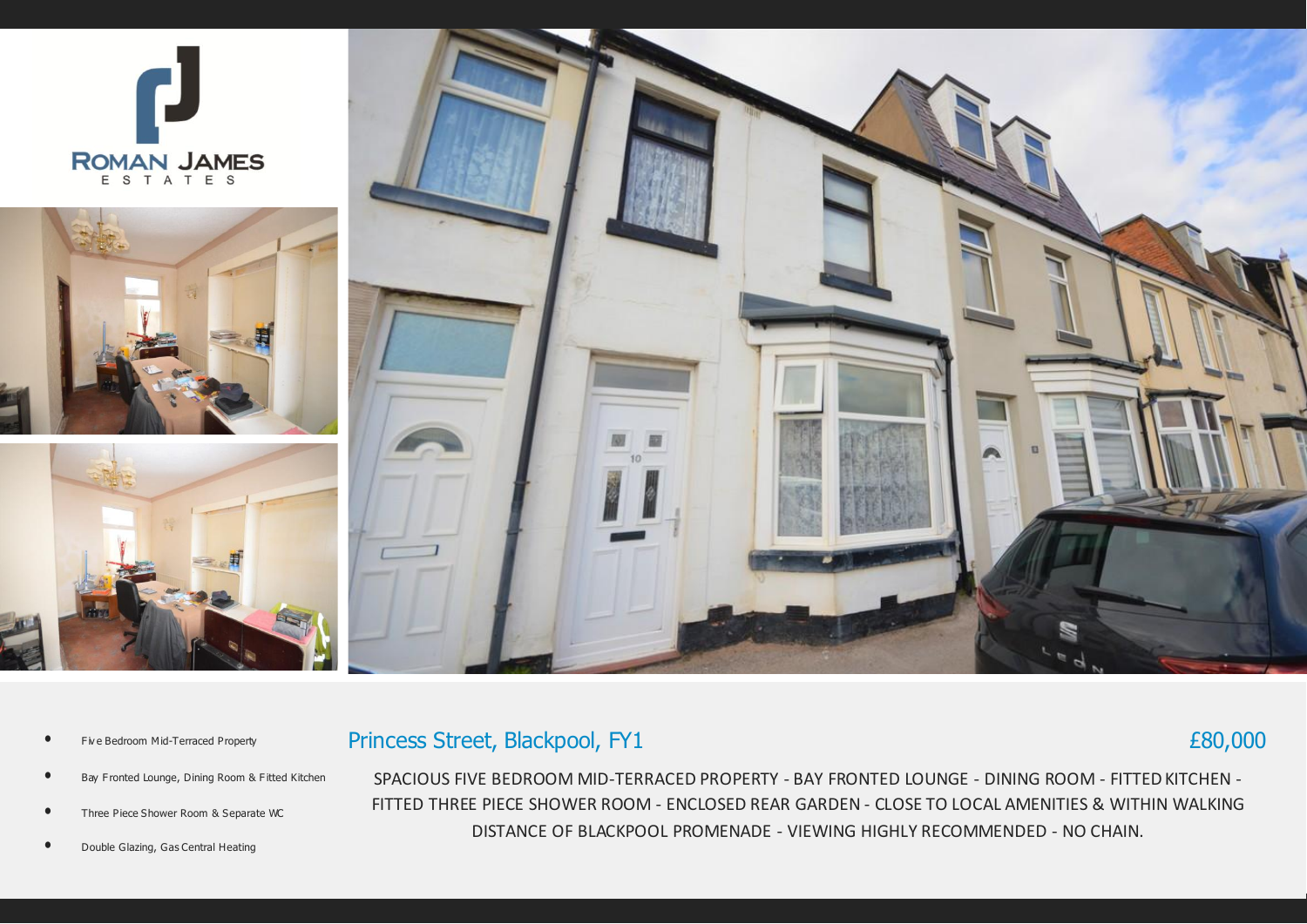



# Property Description

# **HALLWAY**

Fitted carpets, stairs leading to first floor, doors leading to:

# LOUNGE

14' 1" x 10' 11" (4.31m x 3.33m) Double glazed bay window to front, radiator, fitted carpets, opening to;

#### DINING ROOM

12' 8" x 11' 1" (3.87m x 3.38m) Double glazed window to rear, radiator, fitted carpets, door leading to:

# **KITCHEN**

12' 7" x 11' 1" (3.84m x 3.38m) Double glazed windows to the side, fitted with a matching range of base and eye level units and complimentary worktops, sink unit with single drainer, space for oven, fridge/freezer & washing machine.

# RECEPTION/ BEDROOM ONE

9' 1" x 9' 1" (2.78m x 2.79m) Double glazed window to side, radiator, fitted carpets, door leading to rear garden.

#### ENSUITE

En-suite shower facility with low level WC and hand basin.

## BEDROOM TWO

9' 1" x 8' 6" (2.79m x 2.61m) Double glazed window to side, radiator, fitted carpets

**WC** 

Low level WC and hand basin.

# BEDROOM THREE

12' 11" x 8' 10" (3.94m x 2.71m) Double glazed window to rear, fitted wardrobes, radiator, fitted carpets.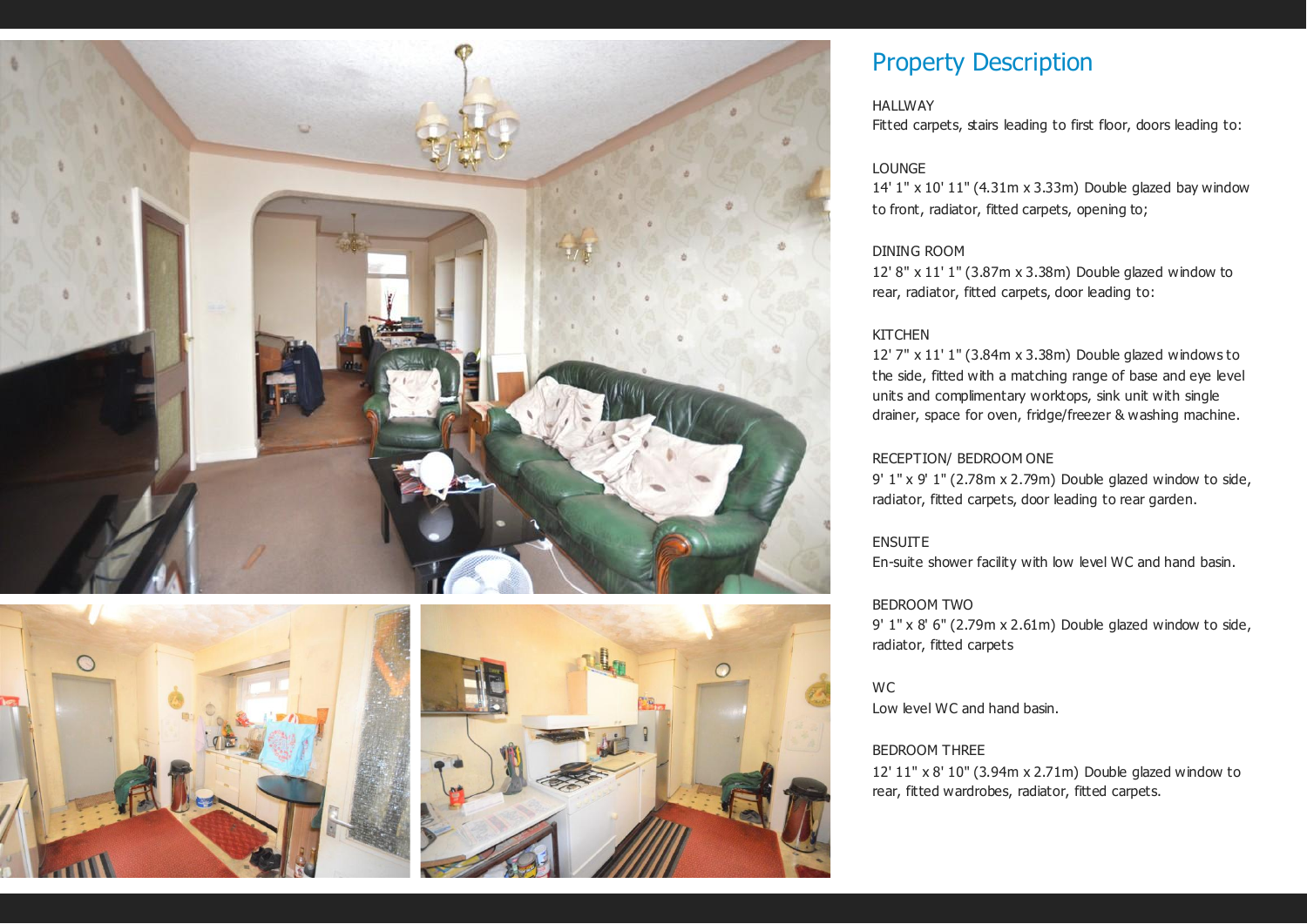









SHOWER ROOM Shower facility with low level WC and hand basin.

# BEDROOM FOUR

8' 9" x 6' 11" (2.67m x 2.12m) Double glazed window to front, radiator, fitted carpets.

# BEDROOM FIVE

11' 8" x 7' 4" (3.57m x 2.25m) Double glazed window to front, radiator, fitted carpets.